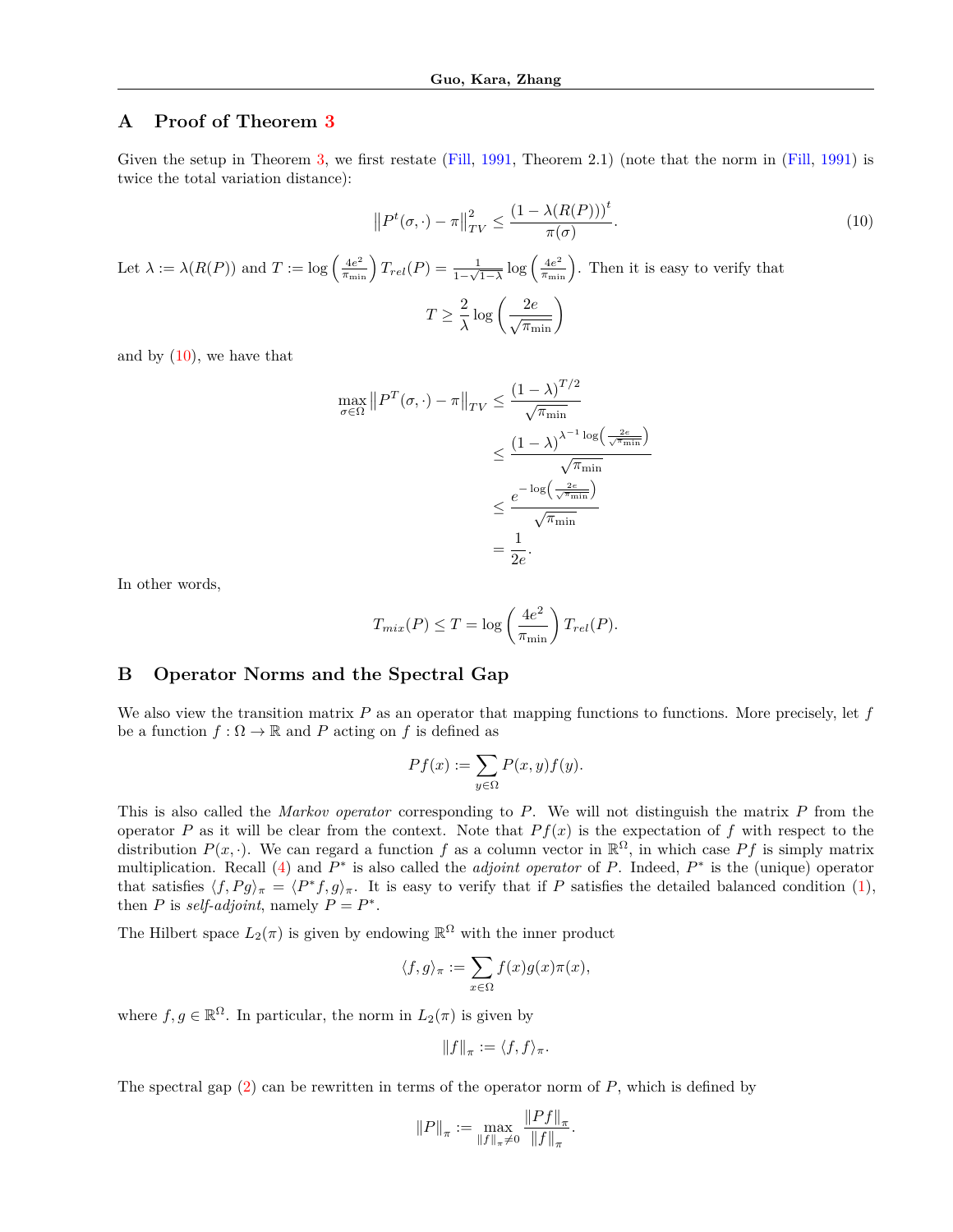Indeed, the operator norm equals the largest eigenvalue (which is just 1 for a transition matrix *P*), but we are interested in the second largest eigenvalue. Define the following operator

<span id="page-1-1"></span><span id="page-1-0"></span>
$$
S_{\pi}(\sigma,\tau) := \pi(\tau). \tag{11}
$$

It is easy to verify that  $S_{\pi} f(\sigma) = \langle f, 1 \rangle_{\pi}$  for any  $\sigma$ . Thus, the only eigenvalues of  $S_{\pi}$  are 0 and 1, and the eigenspace of eigenvalue 0 is  $\{f \in L_2(\pi) : \langle f, 1 \rangle_\pi = 0\}$ . This is exactly the union of eigenspaces of *P* excluding the eigenvalue 1. Hence, the operator norm of  $P - S_\pi$  equals the second largest eigenvalue of *P*, namely,

$$
\lambda(P) = 1 - \|P - S_{\pi}\|_{\pi}.
$$
\n(12)

The expression in  $(12)$  $(12)$  can be found in, for example, [\(Ullrich,](#page-0-6) [2014](#page-0-6), Eq.  $(2.8)$ ). In particular, using  $(12)$  $(12)$ , we show that the definition  $(5)$  $(5)$  coincides with  $(3)$  $(3)$  $(3)$  when *P* is reversible.

**Proposition 7.** Let *P* be the transition matrix of a reversible matrix with the stationary distribution  $\pi$ . Then

$$
\frac{1}{\lambda(P)} = \frac{1}{1 - \sqrt{1 - \lambda(R(P))}}.
$$

*Proof.* Since *P* is reversible, *P* is self-adjoint, namely,  $P^* = P$ . Hence  $(P - S_\pi)^* = P^* - S_\pi$  and

$$
(P - S_{\pi})(P - S_{\pi})^* = (P - S_{\pi})(P^* - S_{\pi})
$$
  
=  $PP^* - PS_{\pi} - S_{\pi}P^* + S_{\pi}S_{\pi}$   
=  $PP^* - S_{\pi}$ ,

where we use the fact that  $PS_{\pi} = S_{\pi}P^* = S_{\pi}S_{\pi} = S_{\pi}$ . It implies that

$$
1 - \lambda(R(P)) = ||R(P) - S_{\pi}||_{\pi}
$$
  
\n
$$
= ||PP^* - S_{\pi}||_{\pi}
$$
  
\n
$$
= ||(P - S_{\pi})(P - S_{\pi})^*||_{\pi}
$$
  
\n
$$
= ||P - S_{\pi}||_{\pi}^2
$$
  
\n
$$
= (1 - \lambda(P))^2.
$$
  
\n(by (12))

 $\Box$ 

Rearranging the terms yields the claim.

## **C Proof of Theorem [1](#page-0-9)**

The transition matrix of updating a particular variable *x* is the following

$$
T_x(\sigma, \tau) = \begin{cases} \frac{\pi(\sigma^{x,s})}{\sum_{s \in S} \pi(\sigma^{x,s})} & \text{if } \tau = \sigma^{x,s} \text{ for some } s \in S; \\ 0 & \text{otherwise.} \end{cases}
$$
 (13)

Moreover, let *I* be the identity matrix that  $I(\sigma, \tau) = \mathbb{1}(\sigma, \tau)$ . **Lemma 8.** Let  $\pi$  be a bipartite distribution, and  $P_{RU}$ ,  $P_{AS}$ ,  $T_x$  be defined as above. Then we have that

1. 
$$
P_{RU} = \frac{I}{2} + \frac{1}{2n} \sum_{x \in V} T_x
$$
.  
2.  $P_{AS} = \prod_{i=1}^{n_1} T_{x_i} \prod_{j=1}^{n_2} T_{y_j}$ .

*Proof.* Note that  $T_x$  is the transition matrix of resampling  $\sigma(x)$ . For  $P_{RU}$ , the term  $\frac{1}{2}$  comes from the fact that the chain is "lazy". With the other  $1/2$  probability, we resample  $\sigma(x)$  for a uniformly chosen  $x \in V$ . This explains the term  $\frac{1}{2n} \sum_{x \in V} T_x$ .

For  $P_{AS}$ , we sequentially resample all variables in  $V_1$  and then all variables in  $V_2$ , which yields the expression.  $\Box$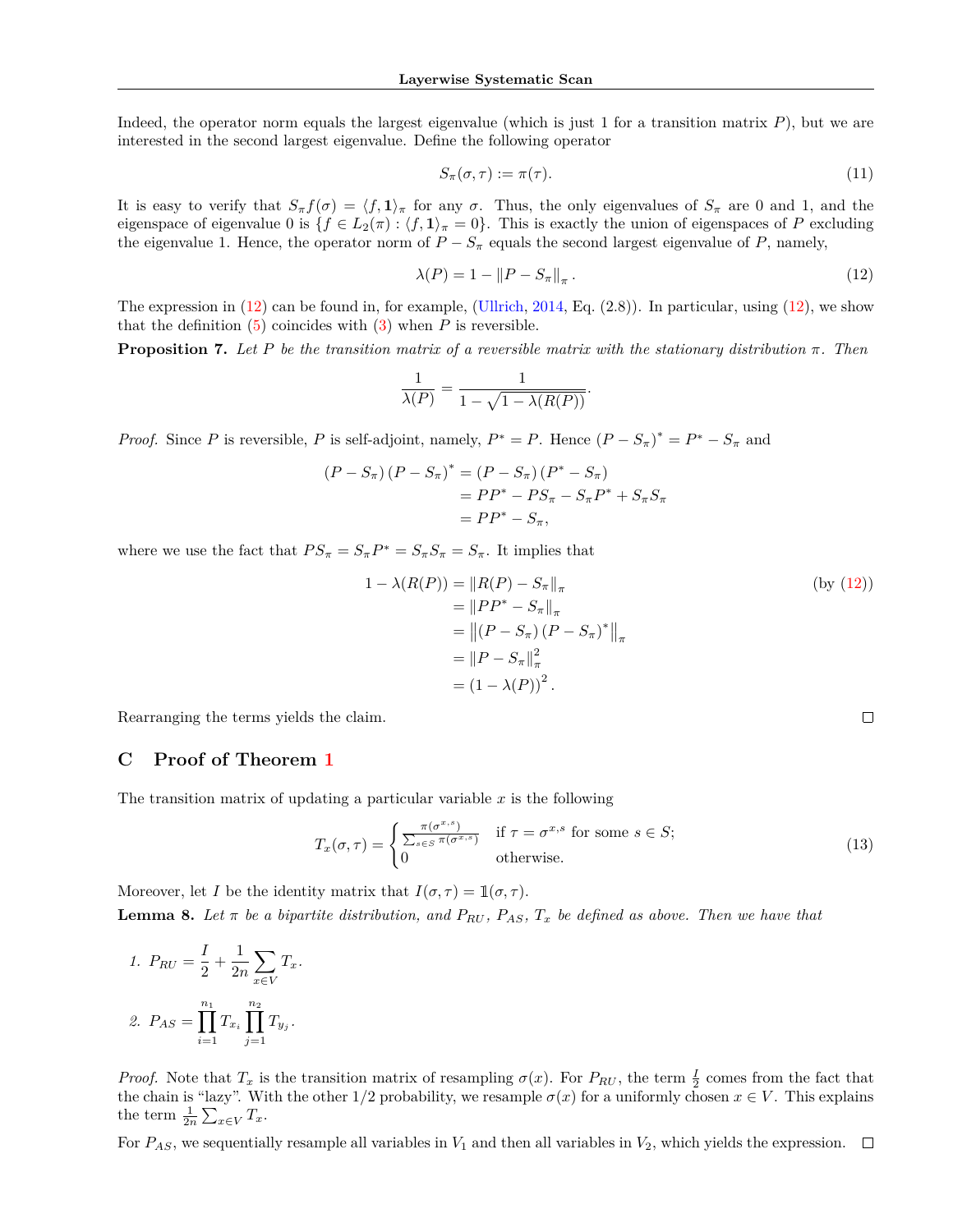<span id="page-2-3"></span>**Lemma 9.** Let  $\pi$  be a bipartite distribution and  $T_x$  be defined as above. Then we have that

- <span id="page-2-0"></span>1. For any  $x \in V$ ,  $T_x$  is a self-adjoint operator and idempotent. Namely,  $T_x = T_x^*$  and  $T_xT_x = T_x$ .
- <span id="page-2-1"></span>*2. For any*  $x \in V$ ,  $||T_x||_{\pi} = 1$ .
- <span id="page-2-2"></span>3. For any  $x, x' \in V_i$  where  $i = 1$  or 2,  $T_x$  and  $T_{x'}$  commute. In other words  $T_{x'}T_x = T_xT_{x'}$  if  $x, x' \in V_i$  for  $i = 1$  *or* 2*.*

*Proof.* For Item [1](#page-2-0), the fact that  $T_x$  is self-adjoint follows from the detailed balance condition  $(1)$  $(1)$ . Idempotence is because updating the same vertex twice is the same as a single update.

Item [2](#page-2-1) follows from Item [1](#page-2-0). This is because

$$
||T_x||_{\pi} = ||T_xT_x||_{\pi} = ||T_xT_x^*||_{\pi} = ||T_x||_{\pi}^2.
$$

For Item [3](#page-2-2), suppose  $i = 1$ . Since  $\pi$  is bipartite, resampling x or x' only depends on  $\sigma_2$ . Therefore the ordering of updating *x* or *x*′ does not matter as they are in the same partition.  $\Box$ 

Define

$$
P_{GS1} := \frac{I}{2} + \frac{1}{2n_1} \sum_{i=1}^{n_1} T_{x_i}, \quad \text{and} \quad P_{GS2} := \frac{I}{2} + \frac{1}{2n_2} \sum_{j=1}^{n_2} T_{y_j}.
$$

Then, since  $n_1 + n_2 = n$ ,

<span id="page-2-7"></span>
$$
P_{RU} = \frac{1}{n} \left( n_1 P_{GS1} + n_2 P_{GS2} \right). \tag{14}
$$

Similarly, define

$$
P_{AS1} := \prod_{i=1}^{n_1} T_{x_i}
$$
, and  $P_{AS2} := \prod_{j=1}^{n_2} T_{y_j}$ .

Then

$$
P_{AS} = P_{AS1} P_{AS2}.\tag{15}
$$

<span id="page-2-6"></span>With this notation, Lemma [9](#page-2-3) also implies the following. **Corollary 10.** *The following holds:*

- <span id="page-2-4"></span>*1.*  $||P_{AS1}||_{\pi} \leq 1$  *and*  $||P_{AS2}||_{\pi} \leq 1$ *.*
- <span id="page-2-5"></span>2.  $P_{AS1}P_{GS1} = P_{AS1}$  and  $P_{GS2}P_{AS2} = P_{AS2}$ .

*Proof.* For Item [1](#page-2-4), by the submultiplicity of operator norms:

$$
||P_{AS1}||_{\pi} = \left\| \prod_{i=1}^{n_1} T_{x_i} \right\|_{\pi} \le \prod_{i=1}^{n_1} ||T_{x_i}||_{\pi}
$$
  
= 1. (By

The claim  $||P_{AS2}||_{\pi} \leq 1$  follows similarly.

<span id="page-2-8"></span>Item [2](#page-2-1) of Lemma [9\)](#page-2-3)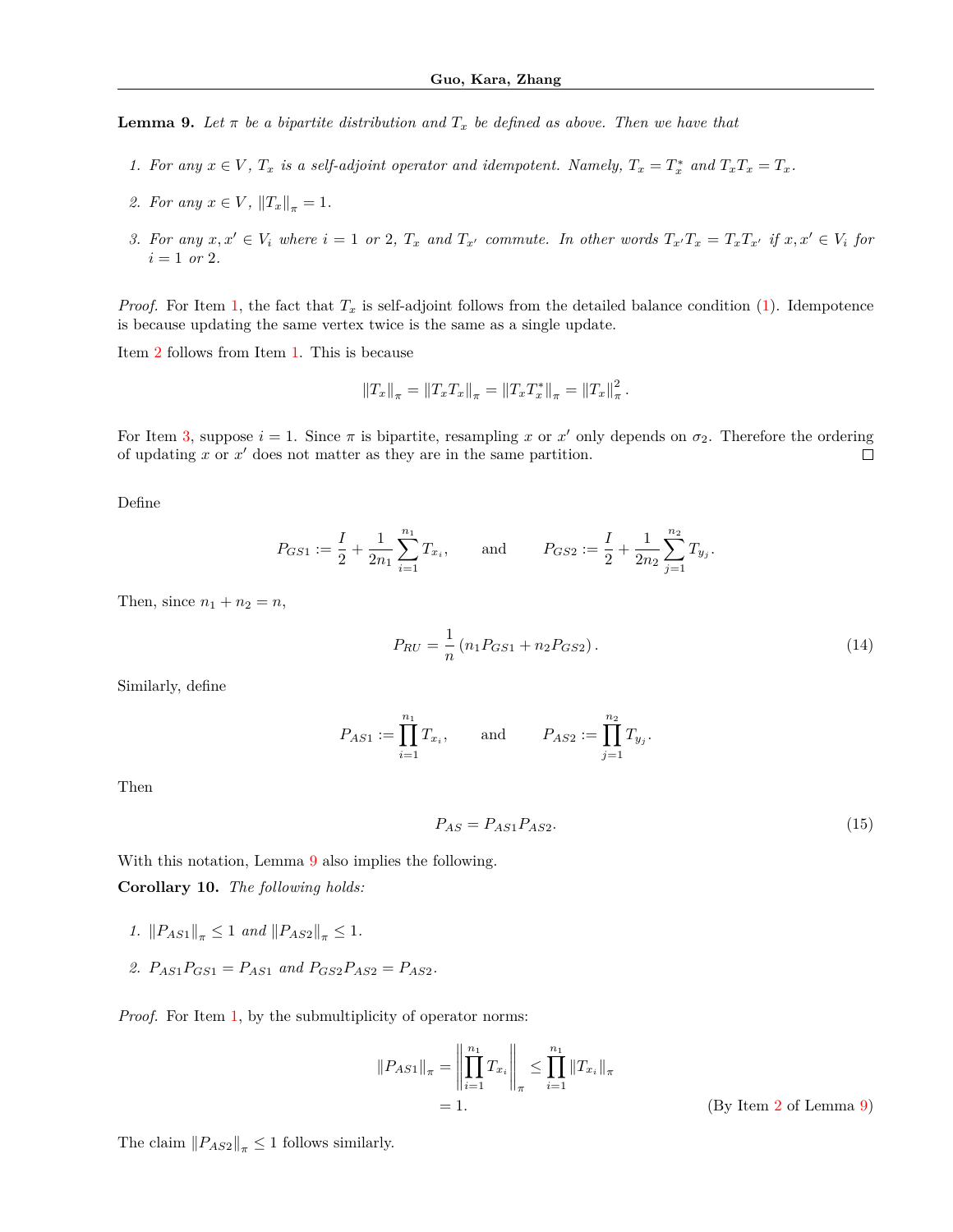$\overline{\phantom{a}}$ 

Item [2](#page-2-5) follows from Item [1](#page-2-0) and [3](#page-2-2) of Lemma [9](#page-2-3). We verify the first case as follows.

 $\lambda$ 

$$
P_{AS1}P_{GS1} = \prod_{i=1}^{n_1} T_{x_i} \left( \frac{I}{2} + \frac{1}{2n_1} \sum_{j=1}^{n_1} T_{x_j} \right)
$$
  
\n
$$
= \frac{1}{2} \cdot \prod_{i=1}^{n_1} T_{x_i} + \frac{1}{2n_1} \cdot \prod_{i=1}^{n_1} T_{x_i} \sum_{j=1}^{n_1} T_{x_j}
$$
  
\n
$$
= \frac{1}{2} \cdot \prod_{i=1}^{n_1} T_{x_i} + \frac{1}{2n_1} \cdot \sum_{j=1}^{n_1} T_{x_j} \prod_{i=1}^{n_1} T_{x_i}
$$
  
\n
$$
= \frac{1}{2} \cdot \prod_{i=1}^{n_1} T_{x_i} + \frac{1}{2n_1} \cdot \sum_{j=1}^{n_1} T_{x_j} T_{x_j} \cdots T_{x_j} T_{x_j} \cdots T_{x_{n_1}}
$$
 (By Item 3 of Lemma 9)  
\n
$$
= \frac{1}{2} \cdot \prod_{i=1}^{n_1} T_{x_i} + \frac{1}{2n_1} \cdot \sum_{j=1}^{n_1} \prod_{i=1}^{n_1} T_{x_i}
$$
 (By Item 1 of Lemma 9)  
\n
$$
= \frac{1}{2} \cdot \prod_{i=1}^{n_1} T_{x_i} + \frac{1}{2} \cdot \prod_{i=1}^{n_1} T_{x_i}
$$
  
\n
$$
= P_{AS1}.
$$

The other case is similar.

<span id="page-3-2"></span>Item [2](#page-2-5) of Corollary [10](#page-2-6) captures the following intuition: if we sequentially update all variables in  $V_i$  for  $i = 1, 2$ , then an extra individual update either before or after does not change the distribution. Recall Eq. ([5\)](#page-0-7). **Lemma 11.** *Let*  $\pi$  *be a bipartite distribution and*  $P_{RU}$  *and*  $P_{AS}$  *be defined as above. Then we have that* 

$$
||R(P_{AS}) - S_{\pi}||_{\pi} \leq ||P_{RU} - S_{\pi}||_{\pi}^{2}.
$$

*Proof.* Recall ([11\)](#page-1-1), the definition of  $S_\pi$ , using which it is easy to see that

$$
P_{AS1}S_{\pi} = S_{\pi}P_{AS2} = S_{\pi}S_{\pi} = S_{\pi}.
$$
\n(16)

Thus,

$$
P_{AS1}(P_{RU} - S_{\pi})P_{AS2} = P_{AS1} \left(\frac{n_1}{n} P_{GS1} + \frac{n_2}{n} P_{GS2} - S_{\pi}\right) P_{AS2}
$$
\n
$$
= \frac{n_1}{n} P_{AS1} P_{GS1} P_{AS2} + \frac{n_2}{n} P_{AS1} P_{GS2} P_{AS2} - P_{AS1} S_{\pi} P_{AS2}
$$
\n
$$
= \frac{n_1}{n} P_{AS1} P_{AS2} + \frac{n_2}{n} P_{AS1} P_{AS2} - S_{\pi}
$$
\n
$$
= P_{AS1} P_{AS2} - S_{\pi}
$$
\n
$$
= P_{AS} - S_{\pi},
$$
\n(17)

where in the last step we use  $(15)$  $(15)$ . Moreover, we have that

$$
P_{AS}^{*} = \left(\prod_{i=1}^{n_1} T_{x_i} \prod_{j=1}^{n_2} T_{y_j}\right)^*
$$
  
\n
$$
= \prod_{j=1}^{n_2} T_{y_{n_2+1-j}}^{*} \prod_{i=1}^{n_1} T_{x_{n_1+1-i}}^{*}
$$
  
\n
$$
= \prod_{j=1}^{n_2} T_{y_{n_2+1-j}} \prod_{i=1}^{n_1} T_{x_{n_1+1-i}}
$$
  
\n
$$
= \prod_{j=1}^{n_2} T_{y_j} \prod_{i=1}^{n_1} T_{x_i}
$$
  
\n
$$
= P_{AS2}P_{AS1}.
$$
  
\n(By Item 1 of Lemma 9)

<span id="page-3-1"></span><span id="page-3-0"></span> $\Box$